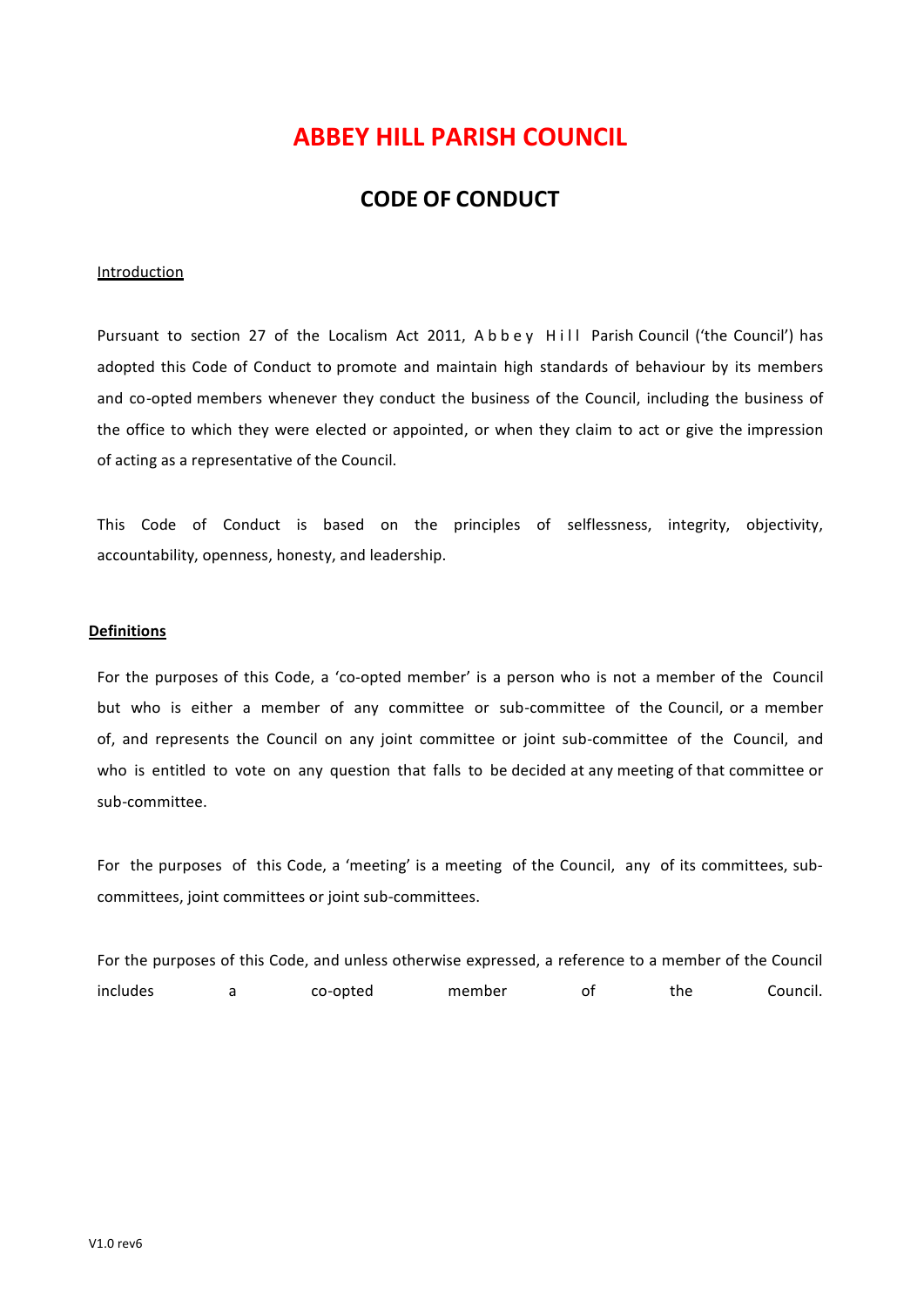### Member obligations

When a member of the Council acts, claims to act or gives the impression of acting as a representative of the Council, he/she has the following obligations.

- 1. He/she shall behave in such a way that a reasonable person would regard as respectful.
- 2. He/she shall not act in a way which a reasonable person would regard as bullying or intimidatory.
- 3. He/she shall not seek to improperly confer an advantage or disadvantage on any person.
- 4. He/she shall use the resources of the Council in accordance with its requirements.
- 5. He/she shall not disclose information which is confidential or where disclosure is prohibited by law.

### *Registration of interests*

- 6. Within 28 days of this Code being adopted by the Council, or the member's election or the co-opted member's appointment (where that is later), he/she shall register with the Monitoring Officer the interests which fall within the categories set out in Appendices A and B.
- 7. Upon the re-election of a member or the re-appointment of a co-opted member, he/she shall within 28 days re-register with the Monitoring Officer any interests in Appendices A and B.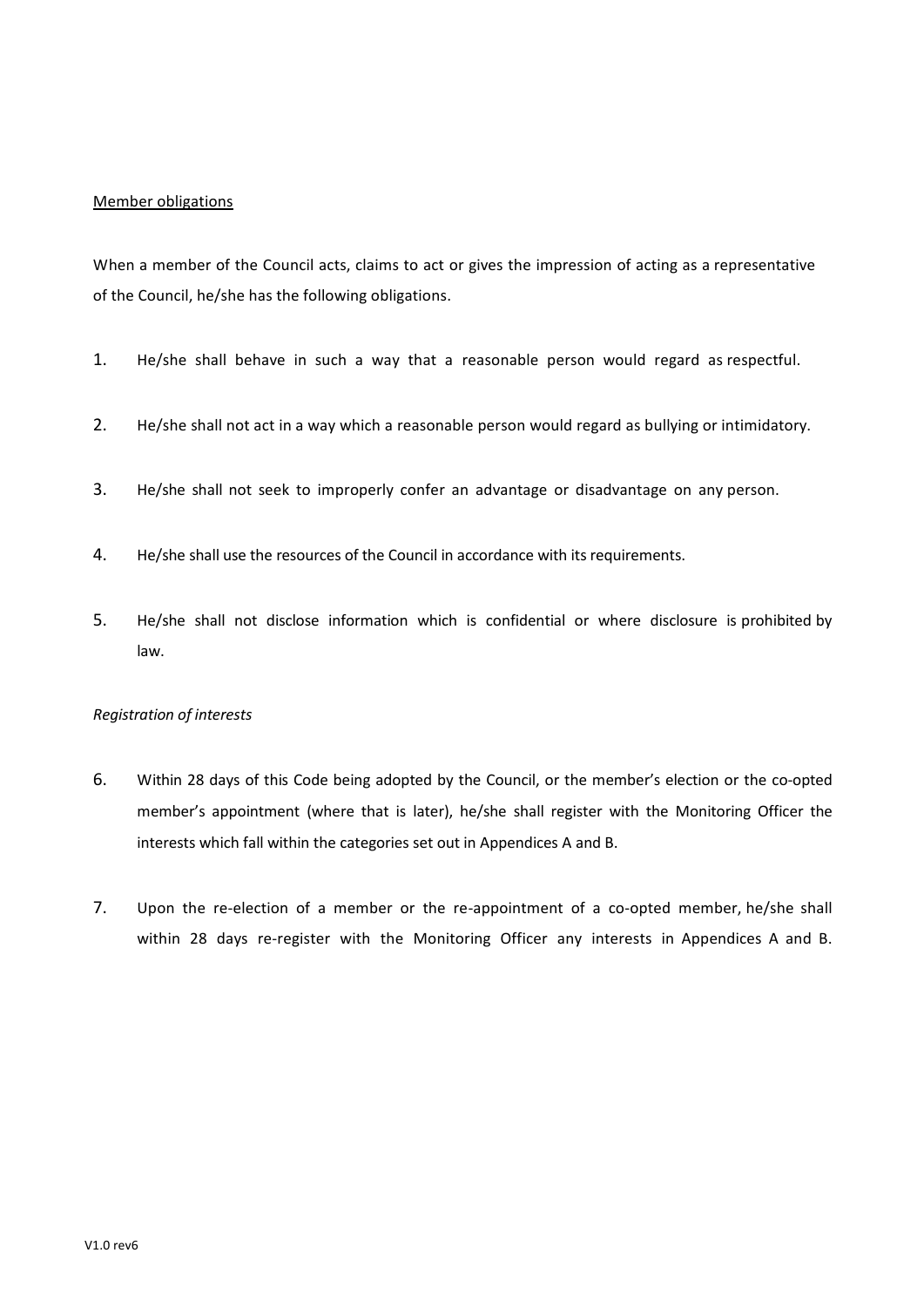- 8. A member shall register with the Monitoring Officer any change to interests or new interests in Appendices A and B within 28 days of becoming aware of it.
- 9. A member need only declare the existence but not the details of any interest which the Monitoring Officer agrees is a 'sensitive interest'. A sensitive interest is one which, if disclosed on a public register, could lead the member or a person connected with the member to be subject to violence or intimidation.

#### *Declaration of interests at meetings*

- 9. Where a matter arises at a meeting which relates to an interest in Appendix A the member shall not participate in a discussion or vote on the matter. He/she only has to declare what his/her interest is if it is not already entered in the member's register of interests or if he/she has not notified the Monitoring Officer of it.
- 10. Where a matter arises at a meeting which relates to an interest in Appendix A which is a sensitive interest, the member shall not participate in a discussion or vote on the matter. If it is a sensitive interest which has not already been disclosed to the Monitoring Officer, the member shall disclose he/she has an interest but not the nature of it.
- 11. Where a matter arises at a meeting which relates to an interest in Appendix B, the member shall not vote on the matter. He/she may speak on the matter only if members of the public are also allowed to speak at the meeting.
- 12. A member only has to declare his/her interest in Appendix B if it is not already entered in his/her register of interests or he/she has not notified the Monitoring Officer of it or if he/she speaks on the matter. If he/she holds an interest in Appendix B which is a sensitive interest not already disclosed to the Monitoring Officer, he/she shall declare the interest but not the nature of the the contract of the contract of the contract of the contract of the contract of the contract of the contract of the contract of the contract of the contract of the contract of the contract of the contract of the contra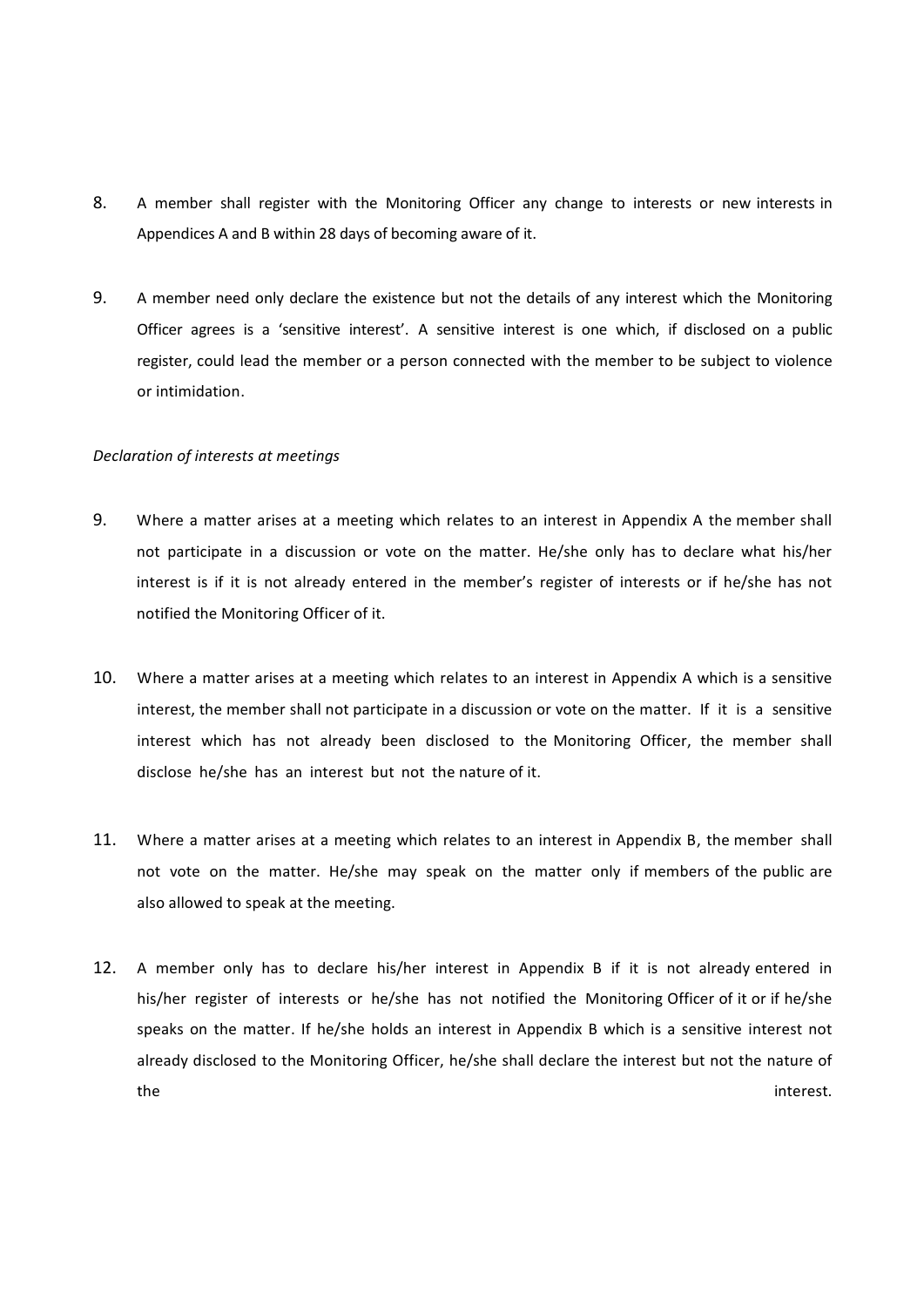13. Where a matter arises at a meeting which relates to a financial interest of a friend, relative or close associate (other than an interest in Appendix A), the member shall disclose the nature of the interest and not vote on the matter. He/she may speak on the matter only if members of the public are also allowed to speak at the meeting. If it is a 'sensitive interest' the member shall declare the interest but not the nature of the interest.

#### **Dispensations**

14. On a written request made to the Council's proper officer, the Council may grant a member a dispensation to participate in a discussion and vote on a matter at a meeting even if he/she has an interest in Appendices A and B if the Council believes that the number of members otherwise prohibited from taking part in the meeting would impede the transaction of the business; or it is in the interests of the inhabitants in the Council's area to allow the member to take part or it is otherwise appropriate to grant a dispensation.

*Approved by the Council on 17 May 2018*

*Signed.................................................... Chair*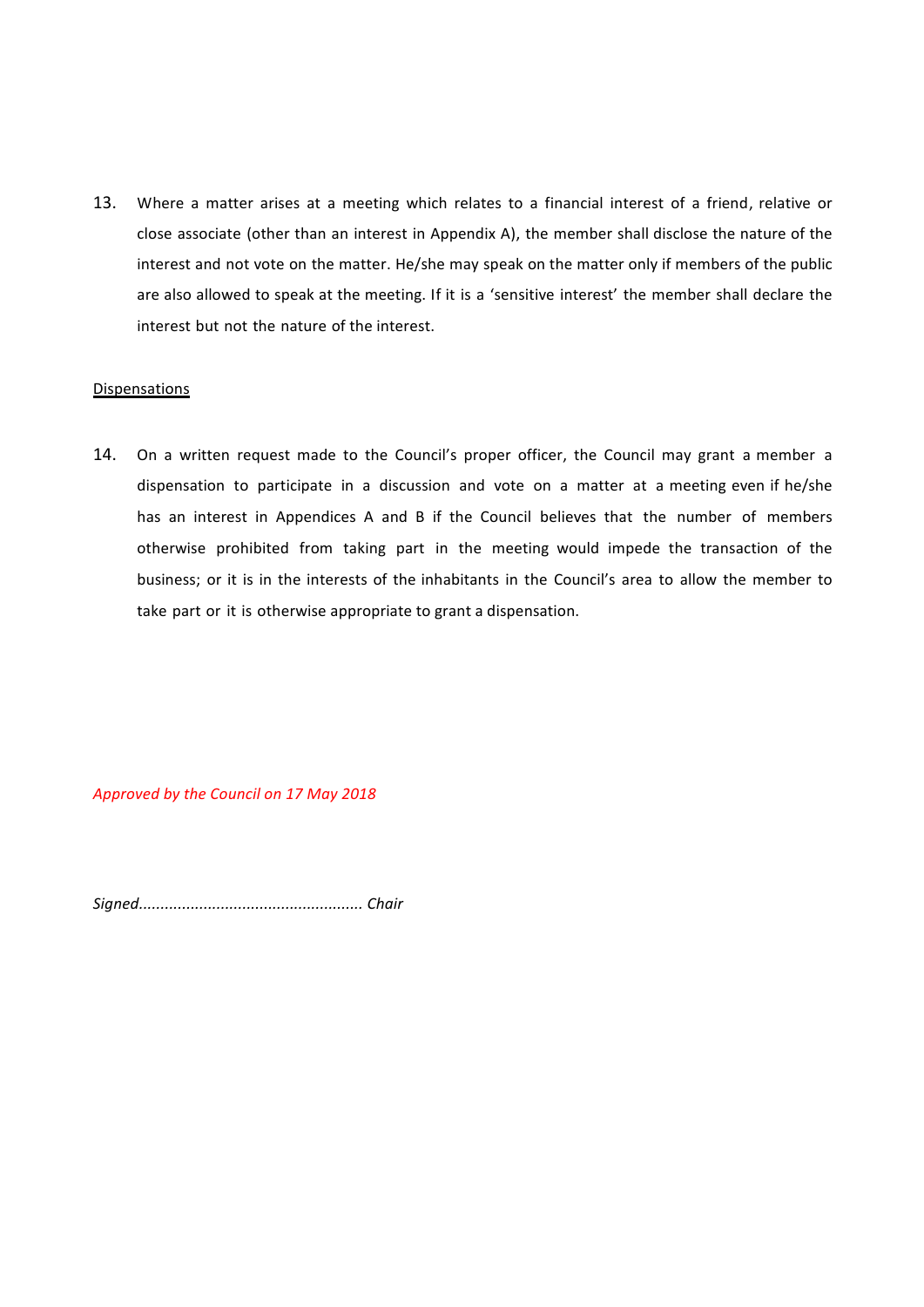### Appendix A

Interests defined by regulations made under section 30(3) of the Localism Act 2011 and described in the table below.

| <b>Subject</b>                                | <b>Description</b>                                                                                                                                                                                                                                                                                                                                                                                             |  |
|-----------------------------------------------|----------------------------------------------------------------------------------------------------------------------------------------------------------------------------------------------------------------------------------------------------------------------------------------------------------------------------------------------------------------------------------------------------------------|--|
| Employment,<br>office,<br>trade,<br>rafacciar | Any employment, office, trade, profession or vocation carried on for profit or gain.                                                                                                                                                                                                                                                                                                                           |  |
| Sponsorship                                   | Any payment or provision of any other financial benefit (other than from the<br>Council) made to the member during the 12 month period ending on the latest<br>data rafarrad ta in naragraph 6 ahovo for evnonces incurred by him/her in carrying<br>This includes any payment or financial benefit from a trade union within the<br>meaning of the Trade Union and Labour Relations (Consolidation) Act 1992. |  |
| Contracts                                     | Any contract made between the member or between his/her spouse or civil partner<br>or the person with whom the member is living as if they were spouses/civil partners<br>(or a body in which such a person is a partner in a firm, a director of an incorporated                                                                                                                                              |  |
|                                               | (a) under which goods or services are to be provided or works are to be executed;<br>and                                                                                                                                                                                                                                                                                                                       |  |
|                                               | (b) which has not been fully discharged.                                                                                                                                                                                                                                                                                                                                                                       |  |
| Land                                          | Any beneficial interest in land which is within the area of the Council.                                                                                                                                                                                                                                                                                                                                       |  |
| Licences                                      | Any licence (alone or jointly with others) to occupy land in the area of the<br>relevant authority for a month or longer.                                                                                                                                                                                                                                                                                      |  |
|                                               | Corporate tenancies Any tenancy where (to the member's knowledge)-                                                                                                                                                                                                                                                                                                                                             |  |
|                                               | (a) the landlord is the Council; and                                                                                                                                                                                                                                                                                                                                                                           |  |
|                                               | (b) the tenant is a body in which the member, or his/her spouse or civil<br>partner/ the person with whom the member is living as if they were<br>civil nartnars has a honoficial intorpe                                                                                                                                                                                                                      |  |
| Securities                                    | Any beneficial interest in securities of a body where-                                                                                                                                                                                                                                                                                                                                                         |  |
|                                               | (a) that body (to the member's knowledge) has a place of business or land in the<br>area of the Council; and                                                                                                                                                                                                                                                                                                   |  |
|                                               | (b) either-                                                                                                                                                                                                                                                                                                                                                                                                    |  |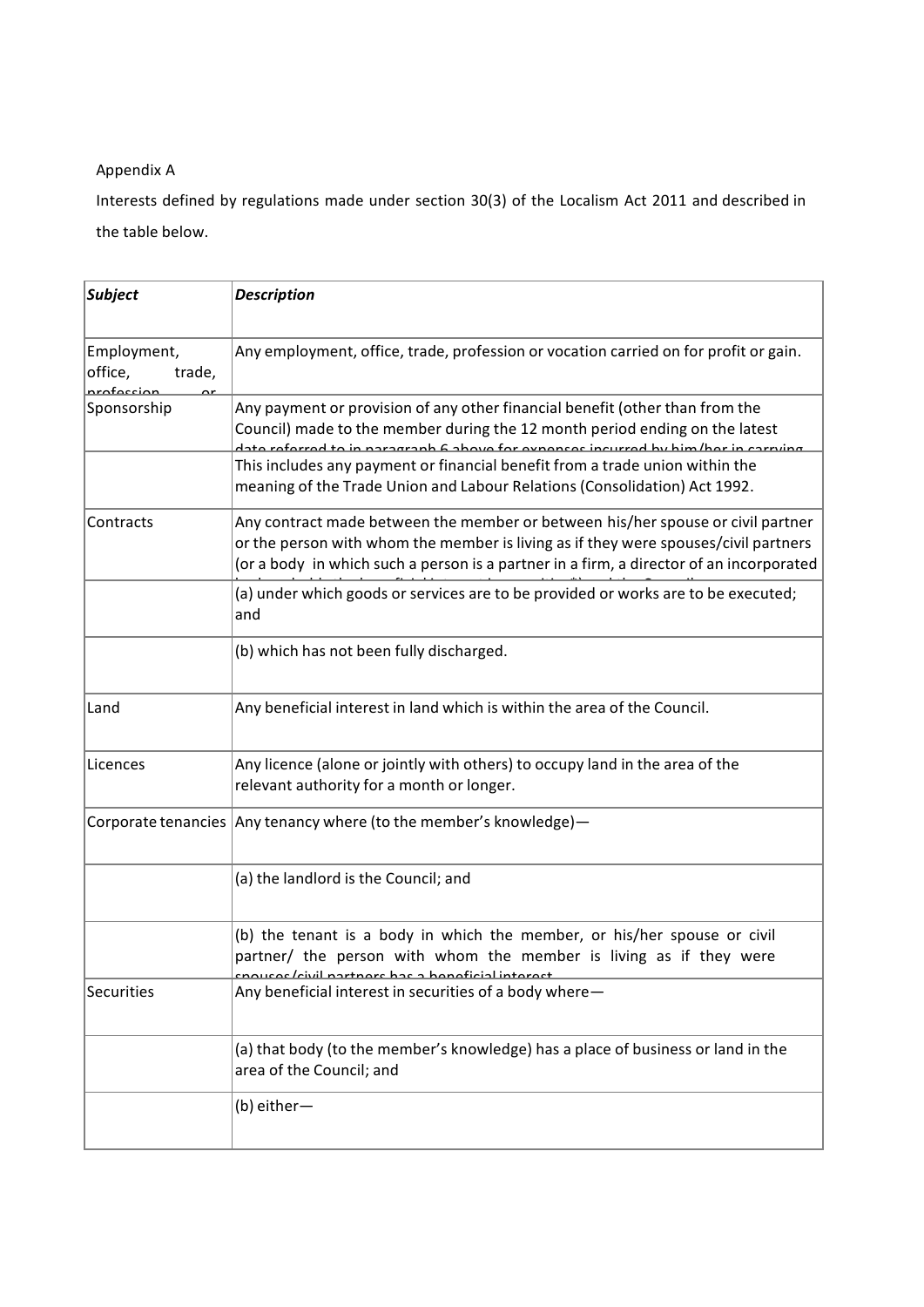| $(i)$ the total nominal value of the securities* exceeds £25,000 or one hundredth of<br>the total issued share capital of that body; or                                                                                                                       |
|---------------------------------------------------------------------------------------------------------------------------------------------------------------------------------------------------------------------------------------------------------------|
| $(i)$ if the share capital of that body is of more than one class, the total nominal value<br>of the shares of any one class in which the relevant person has a beneficial interest<br>exceeds one hundredth of the total issued share capital of that class. |

**\*'**Securities' means shares, debentures, debenture stock, loan stock, bonds, units of a collective investment scheme

within the meaning of the Financial Services and Markets Act 2000 and other securities of any

description, other than money deposited with a building society.